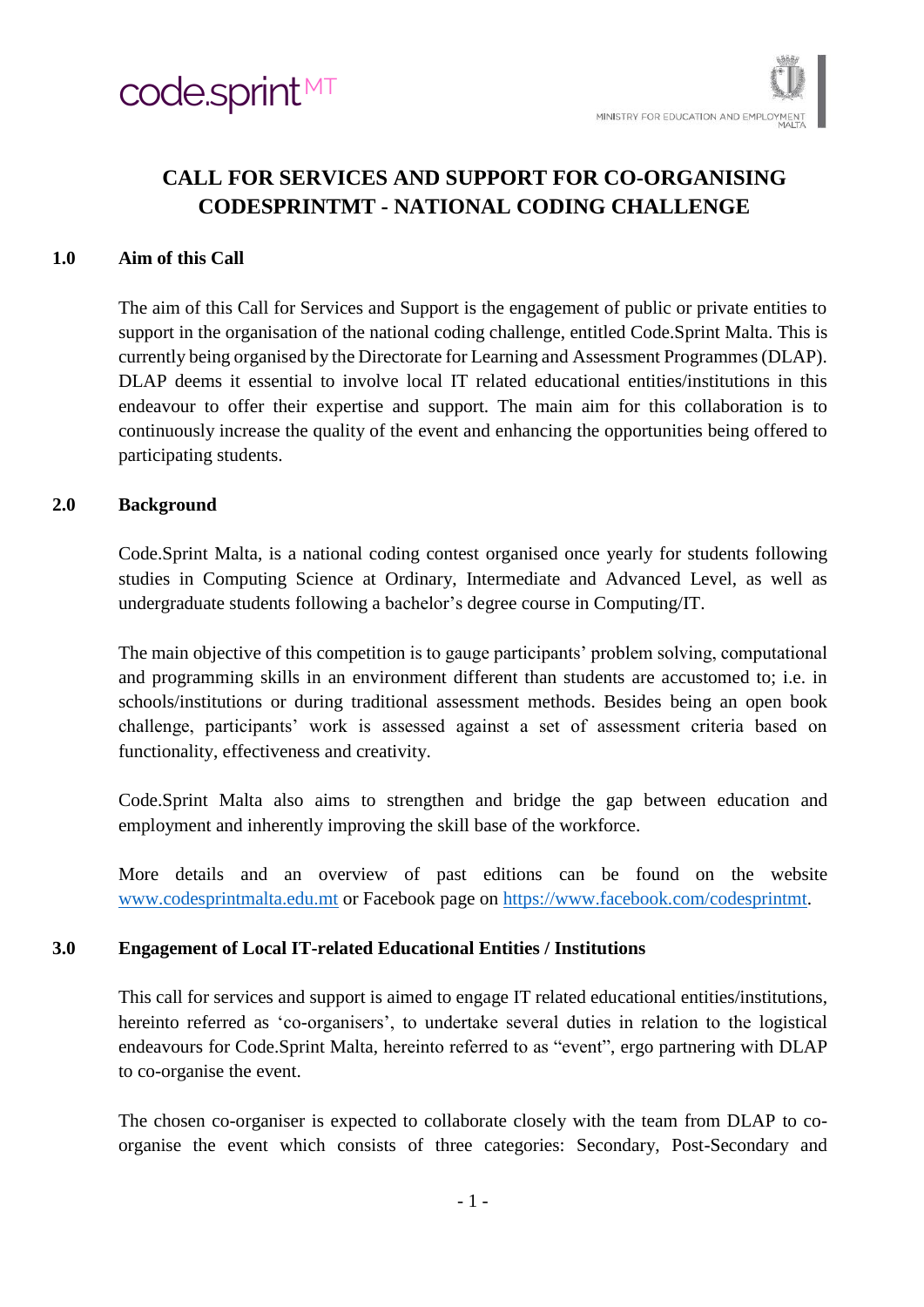# code.sprint<sup>MT</sup>

Undergraduate. An agreement will be formulated and signed by both DLAP and the co-organiser which will be valid for a period of three years.

The purpose of such an agreement will be to clearly identify the roles and responsibilities of each party in relation to the smooth running of the event.

Some of the advantages that can be achieved from this collaborative partnership include but are not limited to:

- assisting participants with new learning opportunities and skills development, such as:
	- apply digital competence acquired in schools / institutions in a competitive scenario,
	- demonstrate competence and self-confidence while presenting in front of an audience,
	- reflect on work and identify possible improvements,
	- tackle a given problem in an innovative and creative way,
	- work effectively under pressure and judgment within fixed timeframes.
- providing career guidance,
- providing opportunities for student's career exploration,
- providing a platform whereby students can demonstrate coding abilities in a competitive setting,
- ensuring that education and training are relevant to the problem solving / programming skills required of industry.
- **3.1** DLAP shall undertake the following responsibilities:
	- accredit and certify candidates as per the procedures set by national accreditation units,
	- develop workbooks and related documentation required for the accreditation process,
	- develop tasks and related assessment rubric(s) for the secondary and postsecondary categories,
	- form a judging panel made of professionals in the field for the secondary and postsecondary categories,
	- provide hardcopy (printed) booklets to be used during the challenge, boot camp sessions and award ceremony,
	- provide a venue and required resources for the Award Ceremony,
	- maintain and update current landing page [\(www.codesprintmalta.edu.mt\)](http://www.codesprintmalta.edu.mt/),
	- update the event's rules and regulations as required on a yearly basis, and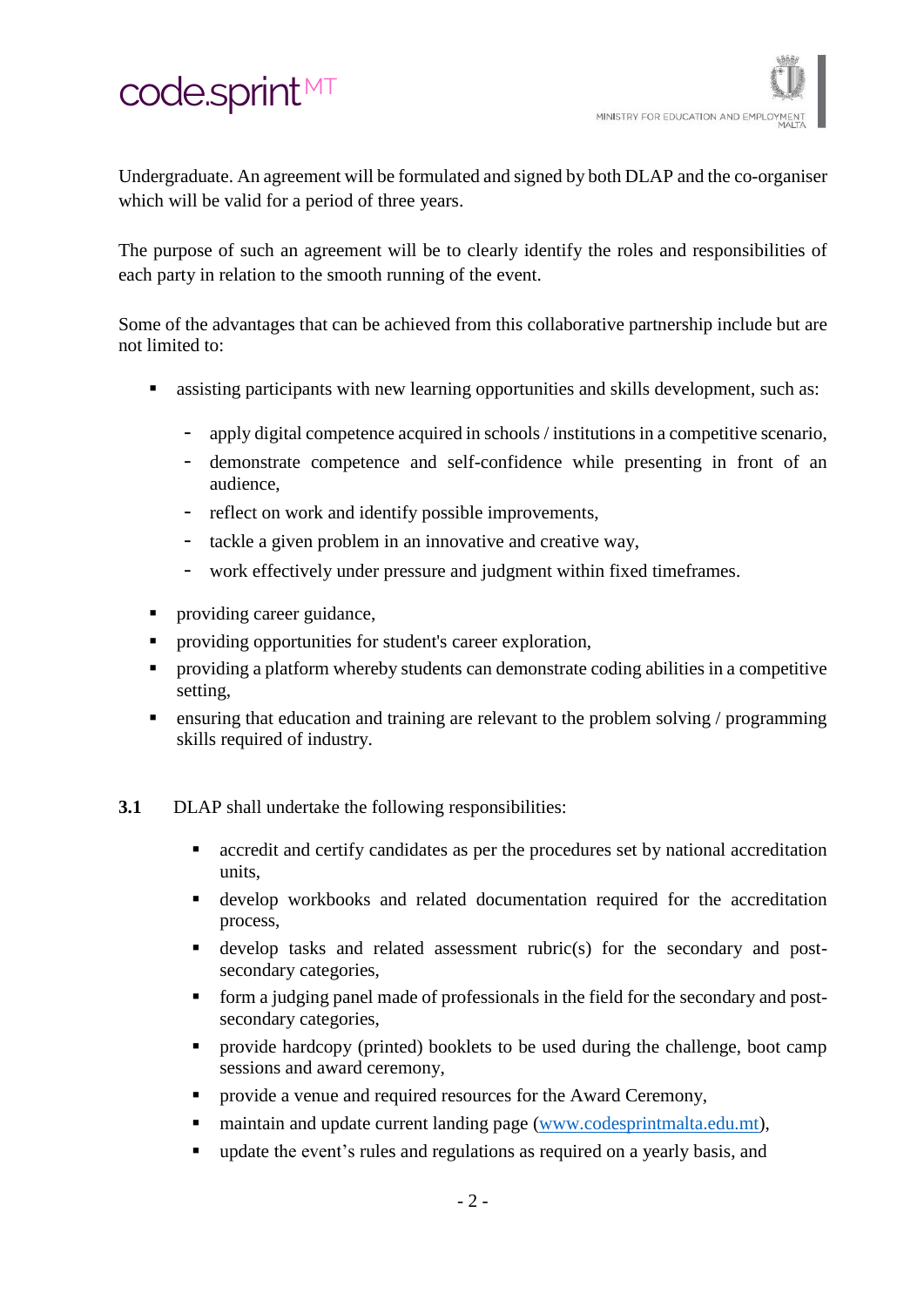

- may also assist the co-organiser in:
	- forming the judging panel for the Undergraduate category,
	- running of the boot camp sessions for secondary and post-secondary finalists,
	- promoting the event.
- **3.2** The co-organiser shall on its part undertake to collaborate towards the achievement of the above objectives by assisting DLAP in the organisation, running and promotion of the event. Specifically, to:
	- promote the event, including the branding and social media, such as the Code.Sprint Malta Facebook page, the co-organiser's social networks, etc.;
	- develop the task/s and assessment rubric for the Undergraduate category;
	- form a judging panel made of professionals in the field for the Undergraduate category;
	- provide venue for the challenge and the required infrastructure including:
		- Table and chair for each participant,
		- Laptop/PC for each participant at any one point in time pre-loaded with the necessary software such as programming IDEs, etc.,
		- Internet connection with WiFi capabilities with enough bandwidth for a minimum of 35 clients connected to the same SSID,
		- Overhead projectors and/or large screens for presentations.
	- accommodate for the needs of the event during the competition and the boot camp sessions;
	- design and provide both the certificates of participation and the award certificates to the participants;
	- provide programming courses for winners and runners-up (can also be sponsored and courses delivered by some other educational institution);
	- design custom-made trophies for the winners of each category, and
	- be available to assist DLAP in:
		- forming the judging panel for the secondary and post-secondary categories,
		- planning and running of the award ceremony,
		- the development of and/or modifications required in the rules and regulations.

### **4.0 Agreement**

Through the eventual signing of the agreement both parties will agree that: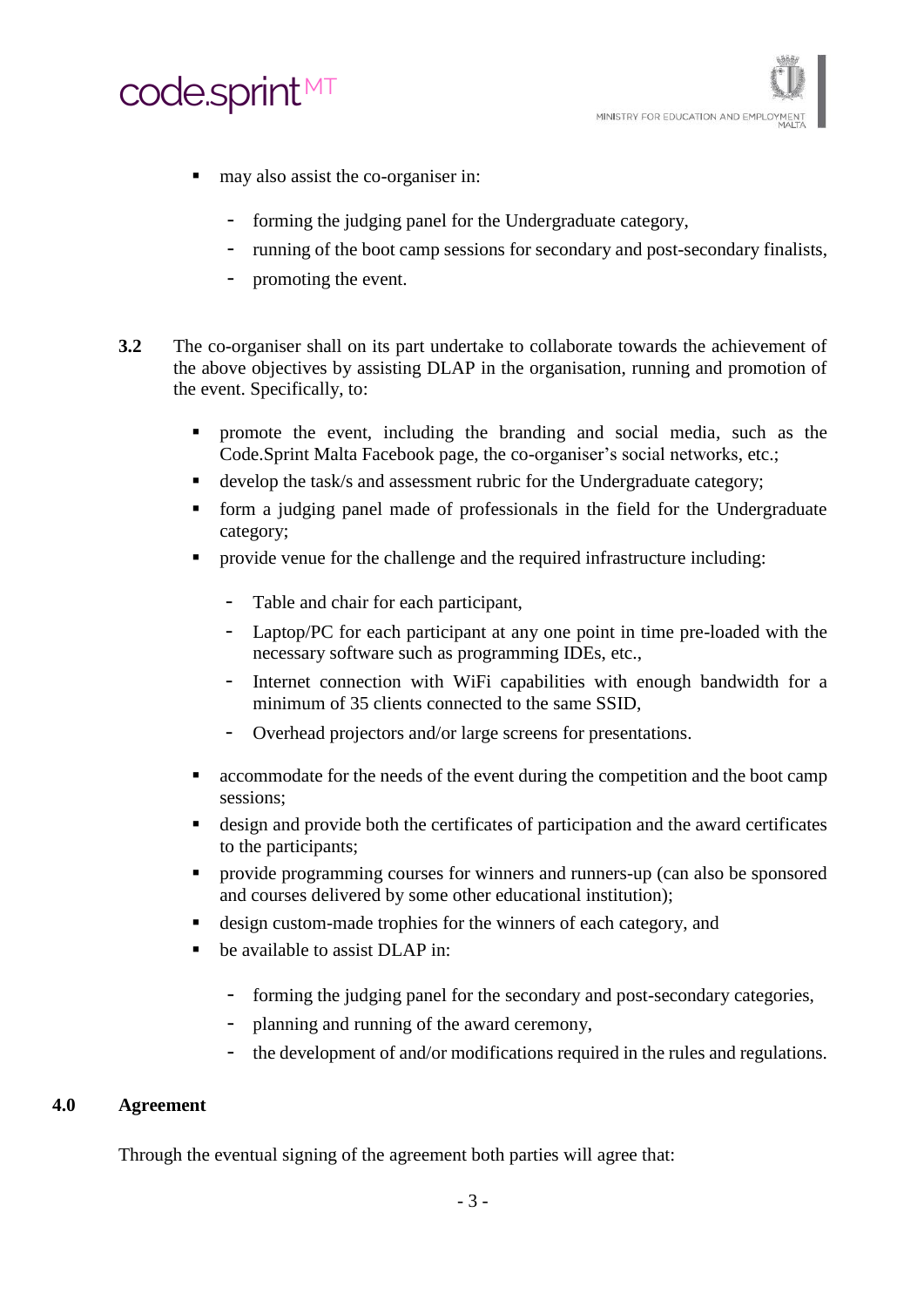# code.sprint<sup>MT</sup>

- both parties will serve to the best of their abilities the duties set out in section 3,
- both parties will collaborate to find external sponsors to enhance the funding available for the running of the event.
- if an external sponsor is not found for the purchase of the trophies, the cost should be divided between both parties,
- any purchasing done related to the event where DLAP funds are concerned need to occur through procurement procedures as set out by the Government's procurement policy.
- logos of both parties are to be included in any promotional material,
- **•** logos used must be in accordance with any style guides and guidelines for use provided by the parties,
- the event can be promoted by both parties through respective channels,
- external entities which are selected as sponsors or otherwise permitted to represent or make part of the event cannot be representatives of industries which go against the policies, ethics and morals of the Ministry for Education and Employment. Final acceptance of a company and/or individual as an external entity to the event shall rest solely with DLAP,
- Develop a post evaluation report, as per section 5.0,
- **EXECUTE:** MEDE has the right to organize the event on its own only if the co-organiser terminates the agreement. However, the co-organiser must organize the event only in collaboration with MEDE.
- The co-organiser agrees that the entity does not own any rights on Code.Sprint Malta and DLAP will not organise satellite or branch events of Code.Sprint Malta without the consent and collaboration of the co-organiser while the agreement is active.
- **EXECUTE:** MEDE has the right to terminate the agreement if the co-organiser does not abide with the duties mentioned in the agreement.

# **5.0 Post-Evaluation Report**

A post evaluation report shall be made after every edition of Code.Sprint Malta. This exercise shall be carried out by a DLAP representative with the support from the co-organiser. The finalized report shall be ready within three (3) weeks post event against signature from both parties.

The report must include:

- Statistics showing number of participants in each category and the sector they come from (State, Church or Independent).
- Names of participants registered in each category.
- Names of participants who qualified for the final round.
- Names of the top three participants in each category.
- Names of participants who received accreditation certificate.
- Names of judges and in which panel they sat.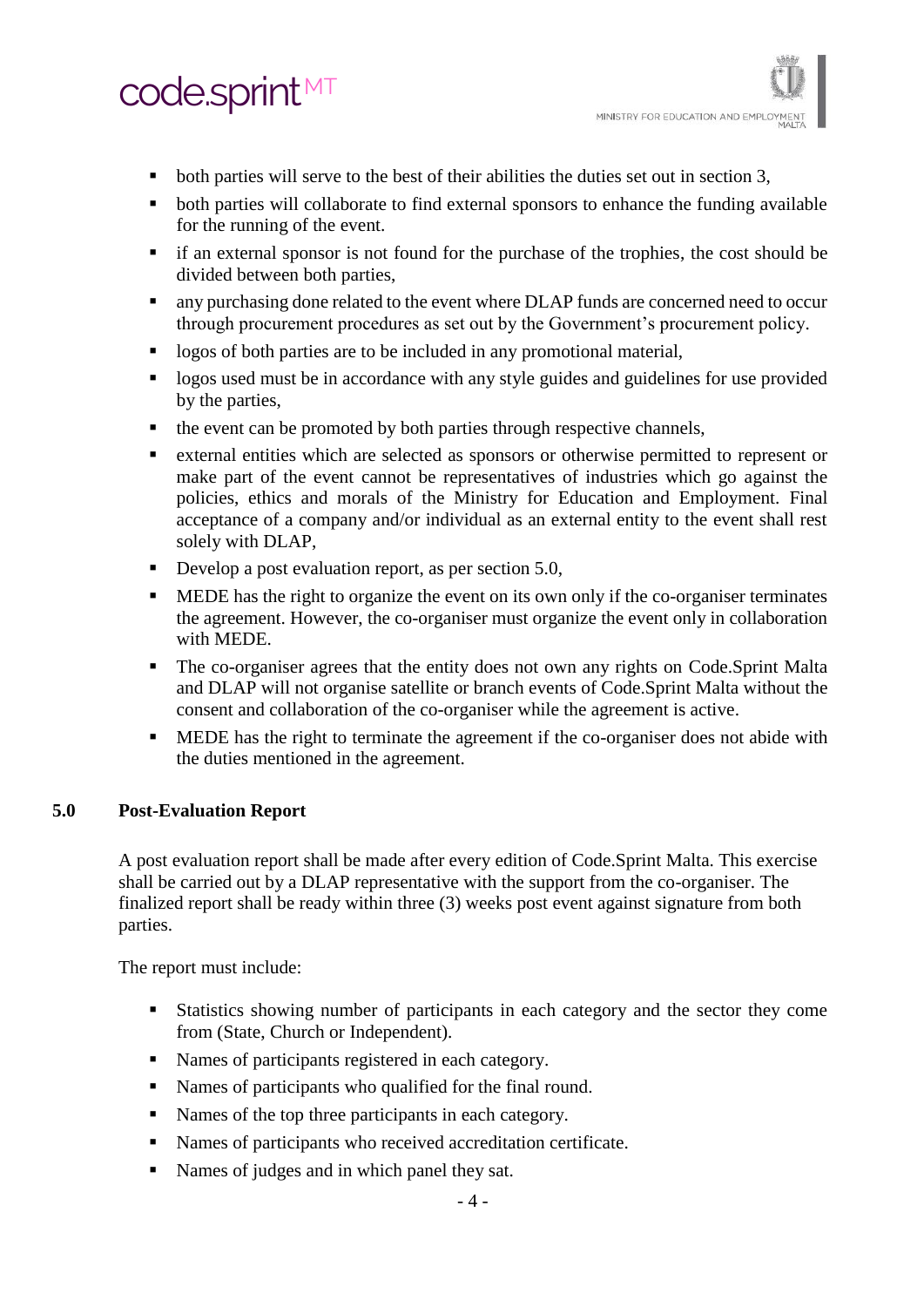

- Copies of attendance sheets of both the participants and judges.
- Overall financial statement demonstrating the entities who provided the funds, including supporting sponsors.

# **6.0 Eligibility Criteria**

- 6.1 The eligibility criteria for the selection of the local IT related educational entity / institution includes:
	- having a regular licence through the National Commission for Further and Higher Education (NCFHE), AND
	- established for at least five years, AND
	- specialising in Computing and/or IT field, AND
	- **•** offer a minimum of THREE Computing and/or IT courses which are recognised as MQF 4.
- 6.2 Preference is given to institutions that:
	- are awarded with an ISO 9001 certification.
	- offer programming courses from beginners to advanced level.

# **7.0 Submissions**

Since Code.Sprint Malta is an educational event within MEDE, DLAP is bound to partner only with institutions that portray values that are completely aligned with its corporate message and scope. Thus, interested parties shall be required to submit a corporate scoping document highlighting how their values align with those of the event. This document should be of NOT LESS than 200 words and include the following:

- past commitments and achievements that align with the scope of the event *(see section*) *2.0 and MEDE mission statement on: [https://education.gov.mt/en/Ministry/Pages/Mission-Statement.aspx\)](https://education.gov.mt/en/Ministry/Pages/Mission-Statement.aspx).*
- vision related to the Computing/IT sector in general, and education in particular.
- the interest in partnering with DLAP to co-organise the event.
- vision of and ideas for the event.

Interested parties should register their interest by **Friday, 4 th December 2020** noon (12:00), via the online form<https://bit.ly/38SMXs2>

By submitting your interest in this call for services and support, the entity acknowledges the minimum requirements set out in this document and can satisfy all commitments.